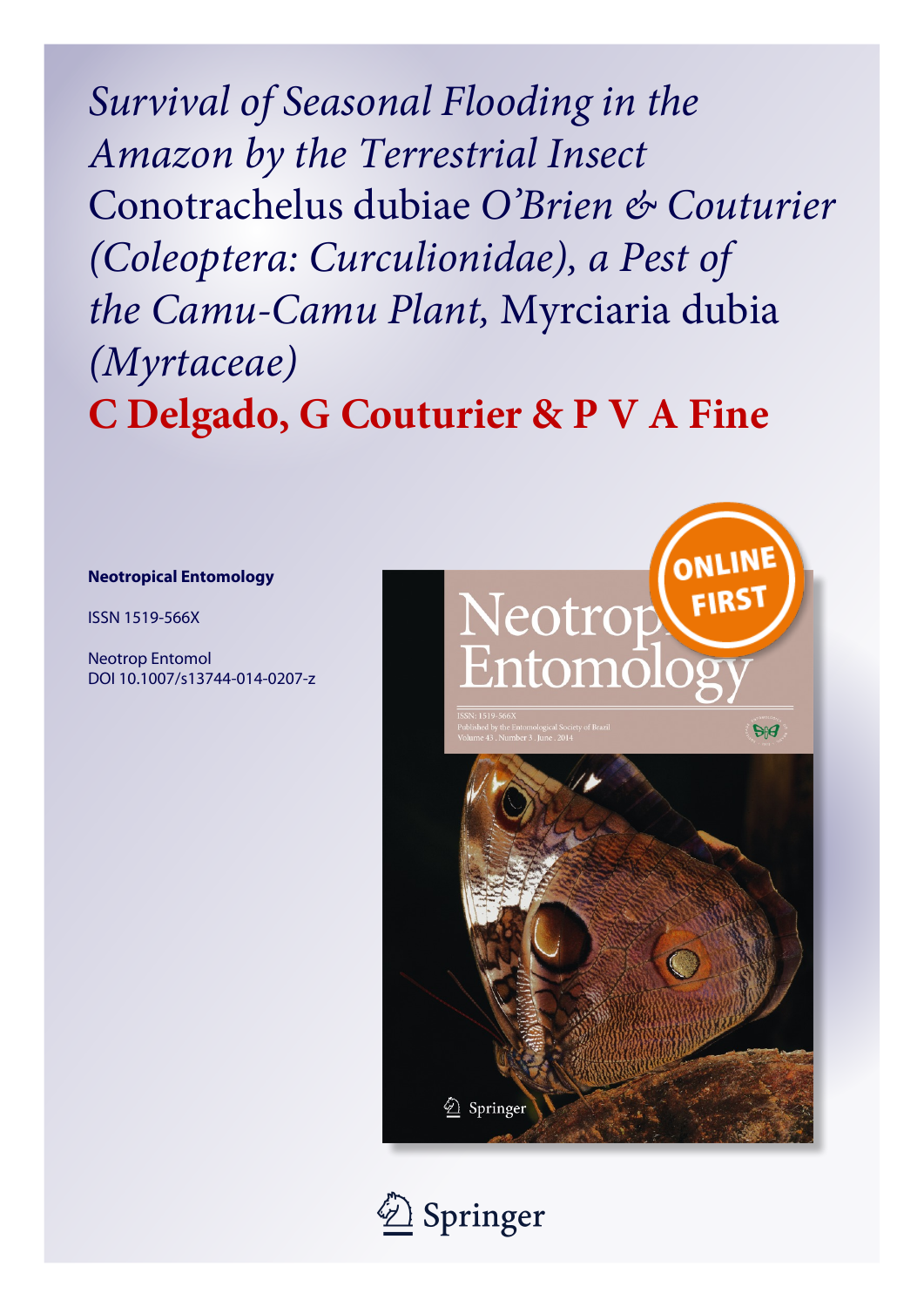**Your article is protected by copyright and all rights are held exclusively by Sociedade Entomológica do Brasil. This e-offprint is for personal use only and shall not be selfarchived in electronic repositories. If you wish to self-archive your article, please use the accepted manuscript version for posting on your own website. You may further deposit the accepted manuscript version in any repository, provided it is only made publicly available 12 months after official publication or later and provided acknowledgement is given to the original source of publication and a link is inserted to the published article on Springer's website. The link must be accompanied by the following text: "The final publication is available at link.springer.com".**

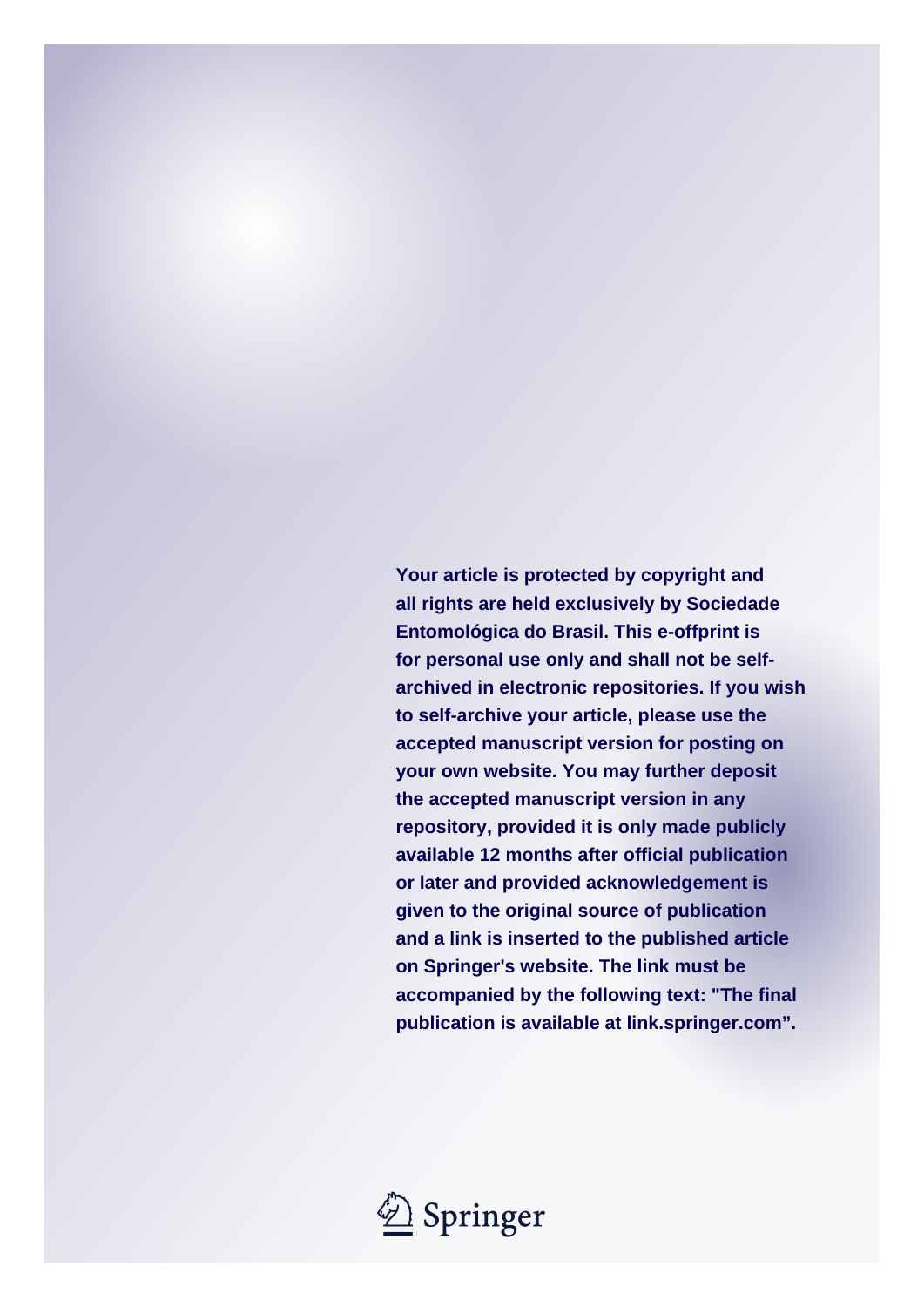### PEST MANAGEMENT



# Survival of Seasonal Flooding in the Amazon by the Terrestrial Insect Conotrachelus dubiae O'Brien & Couturier (Coleoptera: Curculionidae), a Pest of the Camu-Camu Plant, Myrciaria dubia (Myrtaceae)

C DELGADO<sup>1</sup>, G COUTURIER<sup>2</sup>, PVA FINE<sup>3</sup>

<sup>1</sup>Instituto de Investigaciones de la Amazonía Peruana, Iquitos, Peru <sup>2</sup>Muséum National d'Histoire Naturelle, Paris, France <sup>3</sup>Dept of Integrative Biology, Berkeley, CA, USA

### Keywords **Abstract**

Flooded forests, fruit tree, survival strategy, weevil

Correspondence C Delgado, Instituto de Investigaciones de la Amazonía Peruana, Iquitos, Peru; cdelgado@iiap.org.pe

Edited by Jorge B Torres – UFRPE

Received 31 October 2013 and accepted 4 March 2014

 $\oslash$  Sociedade Entomológica do Brasil 2014

The weevil Conotrachelus dubiae O'Brien & Couturier (Coleoptera: Curculionidae) is a pest of an economically important Amazonian fruit tree Myrciaria dubia (Myrtaceae). This tree grows in seasonally flooded environments, and how weevil larvae survive flooding has not been studied. From December 2004 to May 2009, five experiments were conducted in natural conditions and in the laboratory, with the aim of understanding the mechanisms that allow the survival of C. dubiae larvae in seasonal floods in Amazonia. The larvae of C. dubiae were kept under water for over 93 days. Older instars exposed to periodic circulation of water survived better than younger instars in addition to all larvae that were kept continuously under uncirculated water. Individuals that were collected from plots of M. dubia located in flooded soils and non-flooded soils did not exhibit statistically significant differences in their levels of survival indicating that the variation in survival of flooding events is due to phenotypic plasticity of the species and not to local adaptation by the populations in different environments. We speculate that larvae can survive floods without major physiological changes as larvae appear to obtain oxygen from water by cutaneous diffusion, assisted by caudal movements.

Introduction

Terrestrial invertebrates inhabiting flooded systems require special survival strategies (Adis [1997,](#page-5-0) Adis & Junk [2002](#page-5-0), Plum [2005\)](#page-6-0). The development of these strategies is determined by the type of flooding, which can vary by the frequency, depth, and duration of flooding events in the course of a year (Junk et al [1989,](#page-5-0) Plum [2005](#page-6-0)). Myrciaria dubia (Myrtaceae), known locally as camu-camu is native to the blackwater floodplain forests (tahuampas) of the Amazon basin. It can form dense, almost monospecific stands covering up to 60 ha. These plants remain submerged in water up to 12 m deep for a period of 5–6 months during the year (Peters & Vásquez [1987](#page-6-0)). When the water level begins to subside, the plants flush new leaves, after which they begin flowering. It takes

flooded soils, fruit production is continuous but includes two peaks of maximum production during the calendar year (Maués & Couturier [2002](#page-5-0), Rodrigues et al [2001\)](#page-6-0). Conotrachelus dubiae O´Brien & Couturier (Coleoptera: Curculionidae) is a small beetle (0.6 cm in length) and has been described as an important pest of M. dubia (O'Brien & Couturier [1995\)](#page-6-0). The females lay their eggs on the fruits, and the larvae

feed on the pulp and seeds and abandon the fruit after they develop, falling to the ground and burying themselves at a depth of no more than 5 cm. In the soil, the larvae construct a chamber in the ground where they live until emergence (Delgado & Couturier [2000](#page-5-0), [2004](#page-5-0)). The entire life cycle from

on average 162 days from leaf flushing to fruiting period (Inga et al [2001](#page-5-0)). Fruiting in flooded soils occurs once a year, coinciding with the start of the flood cycle, while in non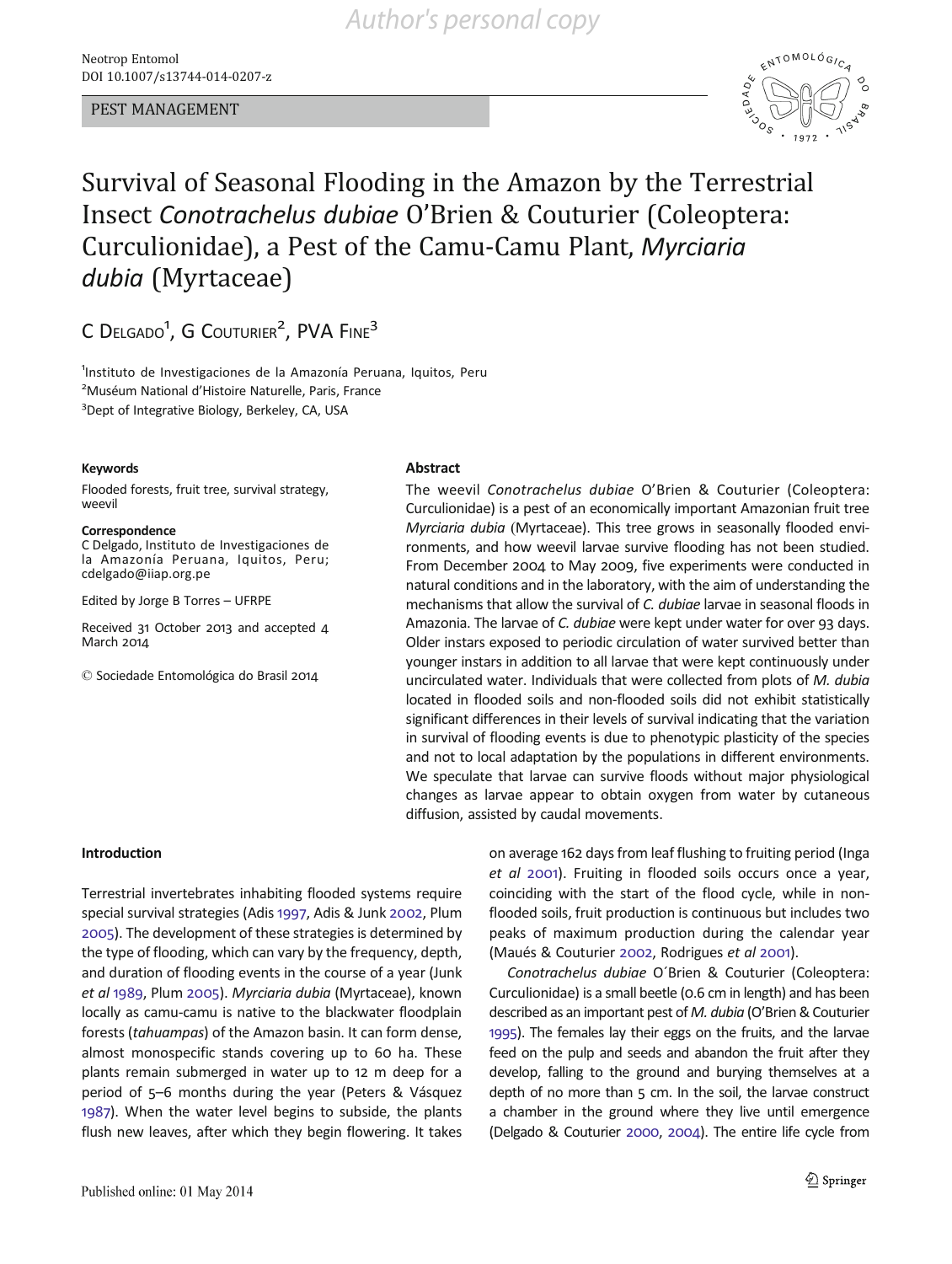egg until adult emergence lasts an average of 93.9 days (Delgado & Couturier [2004,](#page-5-0) O'Brien & Couturier [1995](#page-6-0)).

Several authors have claimed that seasonal flooding can kill these beetles (Perez & Innacone [2008](#page-6-0), Penn [2006](#page-6-0)), but to date, there have been no experimental tests of whether these pests can survive flooding events. Here, we report the results of an experiment designed to test whether (1) flooding survival is associated with water circulation at different larval stages and (2) whether flooding tolerance has been lost in insect populations associated with host plant populations in non-flooded habitats.

### Material and Methods

The study was conducted from December 2004 to May 2009. The first experiment was performed under natural conditions in a cultivated plantation of camu-camu (M. dubia) that was 7 years old, located in the community of Sapuena (03°73′S, 73°36′W), Municipality of Requena, Department of Loreto in the Peruvian Amazon.

The plantation is flooded annually by the Ucayali River for a period of 90–120 days (February to May) with inundation occurring up to 5.70 m in depth. In February, the water begins to cover the soil and reaches its peak in the month of April. During this period one finds extremely murky waters filled with Andean sediments, as well as frequent rainfall in the study site, suggesting that there is plenty of water circulation and high oxygen levels. At the end of the month of April, there is a period of approximately 15 days in which the water level stops rising until it begins to fall again in May, when soils are again above the water level. During this period, rainfall in the region is usually less frequent and there is more sunshine. As a result, temperature,  $CO<sub>2</sub>$ , and primary productivity increase in the water, while the levels of oxygen decrease (Junk et al [1983\)](#page-5-0).

At the beginning of the flooding season, we installed three cylindrical containers of 25 cm in height and 10 cm in diameter, with the bottom opening covered with a 1-mm<sup>2</sup> wire mesh. The vessel was attached by its base to the ground with the help of two sticks to avoid movement during the experiment. In each vessel, we placed 30 M. dubia fruits infested with larvae of C. dubiae representing various ontogenetic stages. This experiment was repeated three times.

The second experiment was conducted under laboratory conditions at the Research Institute of the Peruvian Amazon (IIAP) in the city of Iquitos. Two liters of plastic containers were prepared in which we deposited 1.2 L of water and 200 g of sand previously disinfected with sodium hypochlorite. Four trials were conducted under different conditions (described below): in each trial (which was repeated three times), we deposited 30 fruits with larvae of C. dubiae from the flooded cultivated field plots. In the first trial, larvae of

different developmental stages were deposited in the containers where they remained under water for 77 days without any circulation of water. In the second, different larval stages were again deposited in the containers for 64 days under water, but the water was circulated every 48 h. Water was circulated by removing half the water from the container and replacing it with fresh water. However, larvae were submerged at all times in all the experiments. The third trial consisted of only the last instar larvae in the containers remaining under water for 78 days, with circulation of water every 48 h. The fourth trial was conducted under the same conditions as the third trial but was conducted with larvae collected from an experimental cultivated plot of Myrciaria that has been planted for over 25 years, located in terra firme soils. We analyzed all experiments together using a one-way analysis of variance (ANOVA) and assessed differences among trials using post hoc tests.

### Results and Discussion

We found that the different experiments yielded statistically significant results using a one-way ANOVA ( $F_{\text{df}=4, 10}$ =46.72,  $p=1.94E-06$ ). Survival in trial 1 was significantly lower than the other trials, and survival in trial 3 was significantly higher than the others (Fig [1\)](#page-4-0).

In the experiment conducted under natural conditions, we collected the fruits 3 days after the water receded from the cultivated plots. The larvae remained under water for 93 days. On average, we found 21 fruits of the 30 placed in each container, and an average of 9 of these fruits (42.8%) contained living larvae. The rest of the larvae either died before reaching the last instar under water, or alternatively, others emerged from the fruit and buried themselves or were predated by fish.

Under laboratory conditions, larval survival in the flooded soil trial, ranged from 0% in containers that were not subjected to water circulation to up to 88.3% in containers including the last larval stage with circulation of water every 48 h (Fig [1\)](#page-4-0). The experiments show that the earliest larval stages do not tolerate complete submersion very well, which would be one of the first factors that larvae must overcome to survive in these flooded zones. When comparing the levels of survival between larvae of different stages, backgrounds, and water circulation, we found that the survival of larvae from floodplains (the second trial) was higher than that of the terra firme (the fourth trial), but this was not statistically significant (Fig [1\)](#page-4-0). Probably, the slight difference that we found is due to longer submersion and larger percentage of first instars of terra firme habitats that were included in the experiments rather than any evolutionary adaptation that differ between the two populations.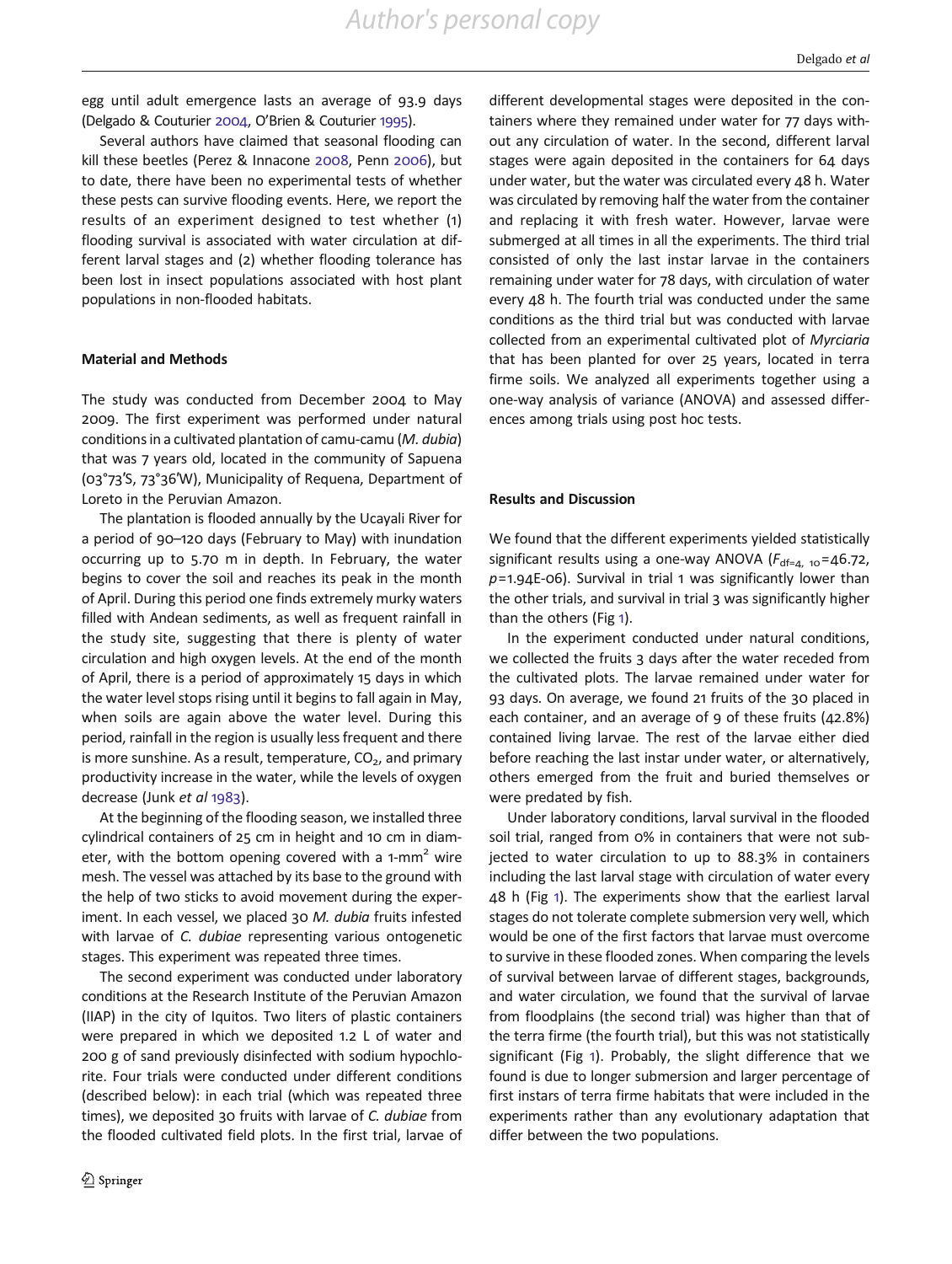<span id="page-4-0"></span>

Fig 1 Percent survival of Conotrachelus dubiae for each of the five experiments, showing average survival and standard error. Trial 1 had no water circulation, trial 2 included water circulation and mixed larval life stages, trial 3 included water circulation but included only older larval life stages, trial 4 included water circulation and mixed larval life stages from the terra firme population, and the field trial shows the results from the experiment under field conditions. Significant differences among groups were tested by Tukey honestly significant difference (HSD) tests and are denoted by different letters

In the third trial, we included only the last instar larvae, and we observed significantly higher survival than all the other trials (Fig 1). In one of the replicates, 1 hour after the infested fruits were placed in containers, 41% of the larvae left the fruits, and after 6 hours, 82% had left. In both cases, all were found buried at a depth of about 2 cm. In a different replicate, only 35% of the larvae left the fruit, and of those which abandoned the fruit, 6.5% did not appear to bury themselves to undergo metamorphosis to the aquatic phase, exhibiting caudal movements during this period. Two hours after the water was withdrawn from the containers, these larvae began to move to begin their phase of transformation.

Seasonal flooding events in Amazonian ecosystems represent an important stress for terrestrial organisms living near rivers. Conotrachelus dubiae is one of the species associated with the plant M. dubia, which naturally occurs in seasonally flooded forests adjacent to blackwater rivers. At present, due to the cultivation of this plant in many environments, the beetle is found in soils flooded by both white and blackwater rivers and even in terra firme non-flooded soils (Delgado & Couturier [2004\)](#page-5-0). Conotrachelus dubiae in its last stage of development can survive flooding for a period longer than 3 months at depths of 5 ft. This adaptation for surviving floods occurs in populations where it floods every year as well as in populations where there have been no flooding events for over 20 years.

Bachmann et al [\(1998\)](#page-5-0), when studying both the phylogenetic relatedness and flooding adaptations of populations of the millipede Pycnotropis epiclysmus (Polydesmida: Platyrhacidae) from seasonally flooded soils (white water and mixed) and non-flooded soils, found that flood tolerance does not partition the respective populations into genetically different ecotypes, concluding that flooded and non-flooded populations are ecologically adapted populations of the same species. When populations of Brachyiulus bagnalli (Diplopoda: Lulidae) that do not naturally inhabit flooded areas have been subjected to experimental flooding, it has been found that they can withstand flooding for several days (Zulka [1996](#page-6-0)), or for Rostrozetes foveolatus Sellnick (Sarcoptiformes: Haplozetidae), even for some months (Franklin et al [2001\)](#page-5-0). If we consider the phenological period of M. dubia (Inga et al [2001,](#page-5-0) Rodrigues et al [2001](#page-6-0), Maués & Couturier [2002](#page-5-0)) and the period of development of the immature state of C. dubiae (Delgado & Couturier [2004,](#page-5-0) Perez & Innacone [2008](#page-6-0)), it can be assumed that the species is univoltine in flooded soils and is multivoltine in terra firme habitats. When we monitored plantations of M. dubia of different ages in terra firme areas, we found fruits infested with larvae at different times of the year, confirming that the species may have more than two life cycles in terra firme habitats. Different life history strategies for the same species (univoltime or multivoltime) may be the result of a genetic adaptation to different environments for each population or alternatively represent a phenotypic plasticity response of populations to different environmental conditions (West-Eberhard [1989](#page-6-0)). The results of our experiments suggest that the responses of the larvae of C. dubiae to seasonal flooding are due to ecological plasticity of the species, rather than due to different ecological adaptations from genetically distinct populations. Howewer, it is important to note that the terra firme insects that we used in our experiment were from a plantation that is only 25 years old. It is possible that not enough generations have elapsed for the populations to become locally adapted to non flooded conditions.

Several authors state that the lack of oxygen in water is the main factor that organisms must overcome to survive in flooded environments, regardless of the duration or the geographic region of the flooding event (Adis & Junk [2002,](#page-5-0) Plum [2005](#page-6-0)). In the flooded forests of the Amazon, the scarcity of oxygen in the water can reach conditions of anoxia (Junk et al [1983\)](#page-5-0), and in the lower Rio Ucayali, this occurs in the months of April and May, with the apex of the increase of river levels (precipitation decreases, water stays at its same level), which is accompanied by higher insolation, temperature increases, and high metabolic activity caused by decomposition of organic matter by microorganisms. Oxygen deficiency can be overcome in several ways. Some species, such as B. bagnalli (which does not inhabit flooded areas), when subjected to experimental flooding, are able to obtain oxygen by diffusion through their cuticle, while those that normally live in flooded habitats such as Polydesmus denticulatus (Polydesmida: Polydesmidae) can uptake oxygen using spiracle plastron structures (Zulka [1996](#page-6-0)). Gonographis adisi Hoffmann (Polydesmida: Pyrgodesmidae)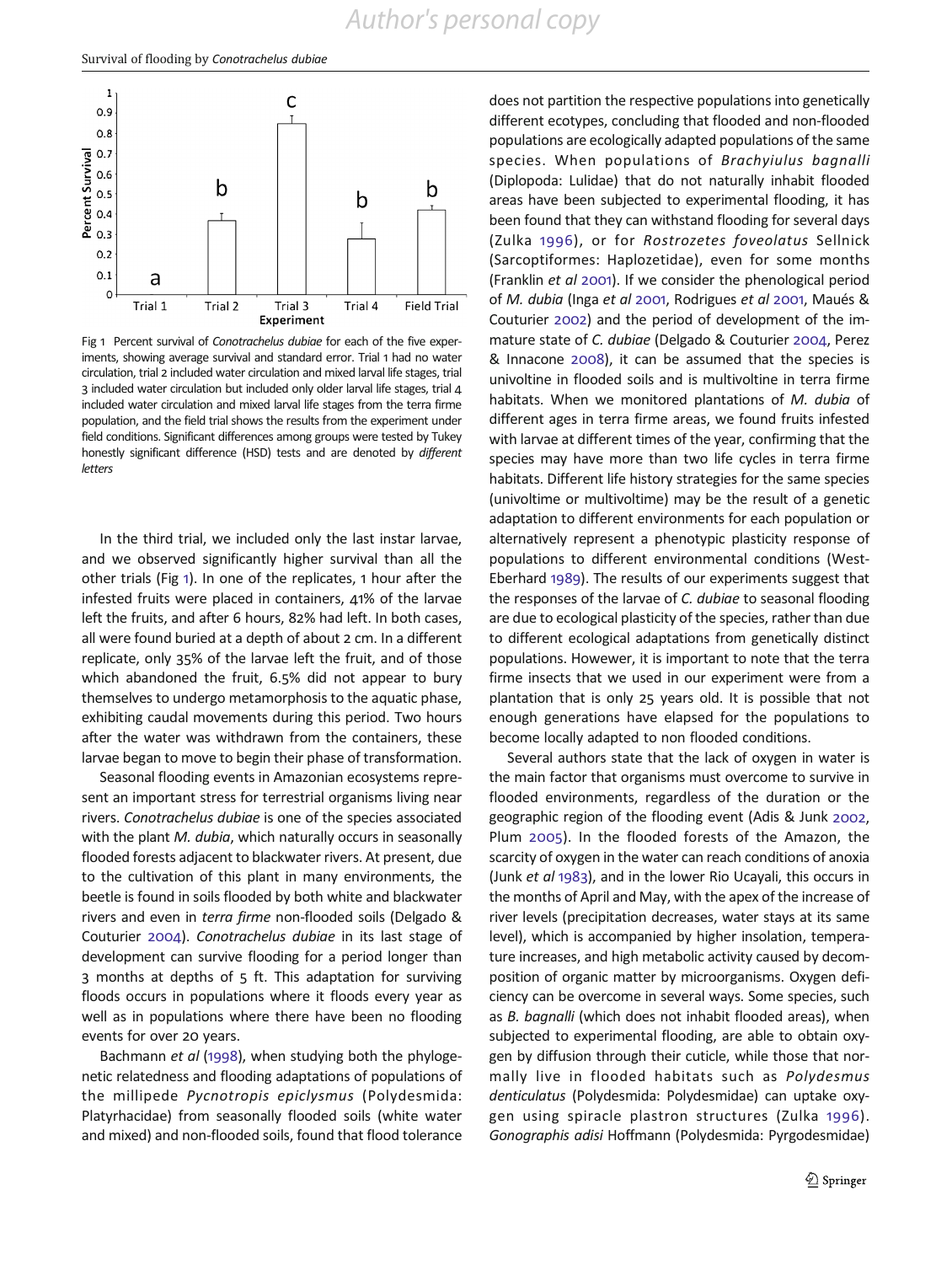*Author's personal copy*

<span id="page-5-0"></span>lives submerged in water for 11 months of the year thanks to a hydrophobic layer on the cuticle, which enables plastron respiration (Hoffman 1985, Adis 1986). Hoback et al (1998), studying the larvae of the tiger beetle, Cicindela togata LaFerté-Sénectère (Coleoptera: Cicindelidae), found that this species can live up to 6 days under conditions of complete anoxia. Terrestrial insects such as C. togata, facing increasing hypoxia, become quiescent, decrease their aerobic metabolic rate, and switch to anaerobic metabolism (Hochachka 1980, Hoback & Stanley 2001). Maitland & Maitland (1994) have documented that tunnels built by invertebrates in the water are used to capture air, but these tunnels require 1 to 2 days to complete (until the gallery is saturated with water), so these organisms also need tracheal gills to facilitate oxygen uptake.

We dissected several larvae of C. dubiae, and we did not find any plastrons or any similar structures. Thus, we assume that the larva of C. dubiae obtains oxygen from the water by diffusion assisted by caudal movements. It is less likely that these insects have shifted to an anaerobic metabolic pathway, which would mean total paralysis of the individual. Instead, the larva of C. dubiae exhibits several different types of movements and other behaviors during and immediately after the flood simulation. The species in their larval stage do not need to invest in major physiological changes to survive seasonal flooding, instead restricting certain metabolic activities, as has been suggested for other groups of invertebrates (Adis & Messner 1991, Adis 1992, Zerm et al [2001,](#page-6-0) Adis & Junk 2002). The building of underground burrows to store air and facilitate oxygen uptake is discarded as a possibility, because the larvae remain under water for long periods and because we observed that many larvae did not need to be buried to survive flooding.

Conotrachelus dubiae is currently distributed throughout the Amazon basin where its host plant occurs in soils flooded by blackwater and whitewater rivers and in non-flooded soils, in naturally occurring and cultivated plantations. The larvae survive seasonal floods submerged in water for a period of 3–5 months. Populations in non-flooded areas exhibited the same degree of flood tolerance as populations from flooded habitats, suggesting that flood tolerance is an ecologically plastic trait. The most important factor driving larval survival in flooding is the developmental stage at the time that the larvae are covered by water. The larvae of the last stage have a greater chance of survival. We suspect that the exchange of oxygen takes place in the integument, aided by caudal movements. Individuals enter a state of dormancy in their last developmental stage, ceasing certain metabolic activities related to food.

Acknowledgments We are very grateful to Laurence Goury (Direction de l'Information et de la Communication/Institut de recherche pour le développement, France) for his help to provide manuscripts and other information related to this research, to Jerónimo Vega and Marllori Vela for their work in the laboratory, and finally to Mario Irarua and Sapuena community farmers for their assistance in the fieldwork. This research was developed in the Biodiversity Program of Instituto de Investigaciones de la Amazonía Peruana and supported by the INCAG RO-MINAG fund.

### References

- Adis J (1986) An "aquatic" millipede from a Central Amazonian inundation forest. Oecologia 68:347–349
- Adis J (1992) How to survive six months in a flooded soil: strategies in Chilopoda and Symphyla from Central Amazonian floodplains, pp. 117–129. In: Adis J, Tanaka S (eds) Symposium on life history traits in tropical invertebrates, Yokohama. Stud Neotrop Fauna E. 27 (2–3)
- Adis J (1997) Estratégias de sobrevivência de invertebrados terrestres em florestas inundáveis da amazônia central. Uma resposta à inundação de longo período. Acta Amazon 27:43–54
- Adis J, Junk WJ (2002) Terrestrial invertebrates inhabiting lowland river floodplains of Central Amazonia and central Europe: a review. Freshw Biol 47:711–731
- Adis J, Messner B (1991) Langzeit–Überflutungsresistenz als Überlebensstrategie bei terrestrischen Arthropoden.–Beispiele aus zentralamazonnischen Überschwemmungsgebieten. Deut Entomol Z 38:211–223
- Bachmann L, Tomiuk J, Adis J, Wohland K (1998) Genetic differentiation of the millipede Pycnotropis epiclysmus inhabiting seasonally inundated and non-flooded Amazonian forests. J Zool Syst Evol Res 36:65–70
- Delgado C, Couturier G (2000) The insect pests of Myrciaria dubia (Myrtaceae): a review. XXI International Congress of Entomology, Brazil, Foz de Iguassu, August 20–26, abstract book, 123 p
- Delgado C, Couturier G (2004) Manejo de insectos plagas en la Amazonía: su aplicación en camu-camu. IIAP/IRD Lima, 143 p
- Franklin EN, Guimaraes RL, Adis J, Schubart HOR (2001) Resistencia a submersão de acaros (Acari: Oribatida) terrestres de florestas inundaveis e de terra firme na amazônia central em condições experimentais de laboratorio. Acta Amazon 31:285–298
- Hoback WW, Stanley DW (2001) Insects in hypoxia. J Insect Physiol 47: 533–542
- Hoback WW, Stanley DW, Higley LG, Barnhart MC (1998) Survival of immersion and anoxia by larval tiger beetles, Cicindela togata. Am Midl Nat 140:27–33
- Hochachka PW (1980) Living without oxygen. Harvard University Press, Cambridge
- Hoffman RL (1985) A new millipede of the genus Gonographis from an inundation forest near Manaus, Brazil (Pyrgodesmidae). Amazoniana 9:243–246
- Inga H, Pinedo M, Delgado C, Linares C, Mejia K (2001) Fenología reproductiva de Myrciaria dubia Mc Vaugh (H.B.K.) camu camu. Fol Amazon 12:99–106
- Junk WJ, Soares GM, Carvalho FM (1983) Distribution of fish species in a lake of the Amazon river floodplain Manaus (Lago Camaleão), with special reference to extreme oxygen conditions. Amazoniana 7:397–431
- Junk WJ, Bayley PB, Sparks RE (1989) The flood pulse concept in riverfloodplain systems. Can Spec Publ Fish Aquat Sci 106:110–127
- Maitland DP, Maitland A (1994) Significance of burrow-opening diameter as a flood prevention mechanism for air-filled burrows of small intertidal arthropods. Mar Biol 119:221–225
- Maués MM, Couturier G (2002) Biología floral e fenología reproductiva do camu-camu (Myrciaria dubia (H.B.K.) McVaugh, Myrtaceae) no Estado Pará, Brasil. Rev Bras Bot 25:441–448